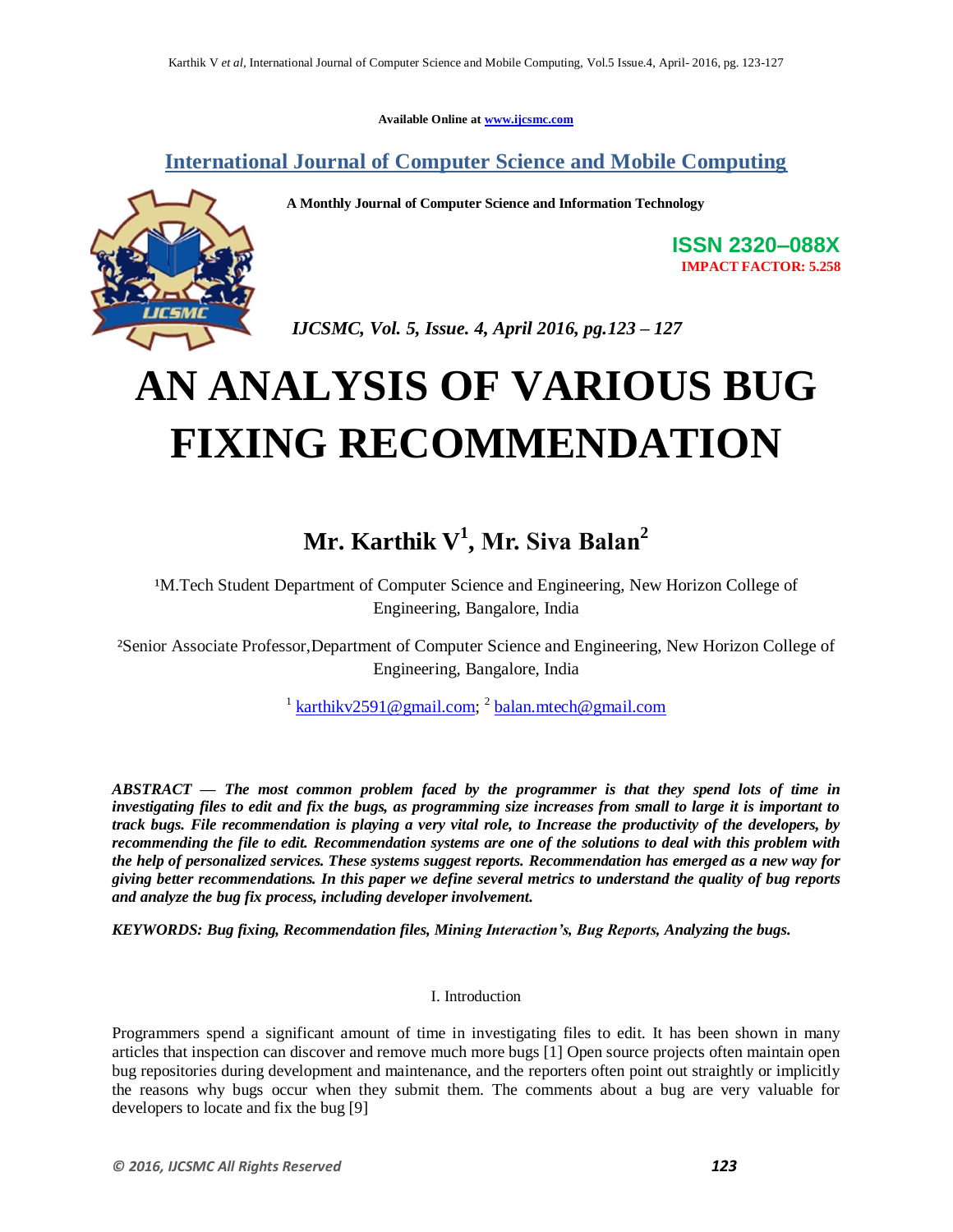To assist programmers, researchers have developed history based recommendation systems following two paradigm The first group has mined software revision histories. These approaches make file – to - edit recommendations by mining association rules between files frequently edited together in the past. The second group has mined programmer interaction histories. These approaches mine association rules between methods or files that past programmers viewed.[MI]. This paper addresses this question . In this work, we evaluate MI (Mining programmer interaction histories), a recommendation approach considering both programmer edits and views. Using detailed view and edit histories to recommend files to edit produces the following benefits

- **Accurate recommendations.** Viewed files provide more context when programmers edit, allowing more accurate recommendations over approaches which consider only edits
- **Early recommendations.** Using view information allows recommendations to occur when programmers view files. Programmers can thus identify files to edit early, even before editing a single file.
- **Flexible recommendations.** When recommendations can occur based on viewed files, the recommendations change in response to programmers' navigation paths. This allows recommendations to occur even in scenarios that are not edit –heavy

### II. RELATED RESEARCH WORK

Seonah Lee et.al , 2015 The Impact of View Histories on Edit Recommendations [1].In this paper In this paper, we presented the recommendation results at the file level , not the method level. Programmer interaction histories contain the records of files viewed by programmers as well as those edited, and, are thus a more informative source than software revision histories. we propose, MI *M*ining programmer *I*nteraction histories, recommends files to edit using the context provided by both the viewed files and the edited files. To recommend files to edit by utilizing the records of viewed files, MI mines interaction histories. MI mines interaction traces, finds association rules using the current context, and generates recommendations of files to edit. The essential part of the recommendation system is the *context* The context characterizes the situation of the programmer and is used as a query at the time of recommendation. MI predicts the files to edit with significantly higher recommendation accuracy than ROSE (about 63% over 35%), and makes recommendations earlier, often before developers begin editing. Bug Tracking System is important software typically have tens or hundreds or thousands of defects. Bug tracking system is use to manage, fix and prioritize these defects.

Pamela Bhattacharya et.al, 2013 An Empirical Analysis of Bug Reports and Bug Fixing in Open Source Android Apps [2]. In this paper Due to the novelty of the smartphone platform and tools, and the low barrier to entry for app distribution, apps are prone to errors, which affects user experience and requires frequent bug fixes. An essential step towards correcting this situation is understanding the nature of the bugs and bug-fixing processes associated with smartphone platforms and apps.

One primary factor that dominates the quality of bug reports is how well the bug has been described by the bug reporter when the report was filed A high percentage of new bugs in an application is considered a negative indicator of the application's maintenance process. to assess the quality of the triaging process, it measures how often new bugs are marked fixed, closed, or duplicate. We also found that the quality of security bug reports is higher compared to non-security bugs, though security bugs are fixed slower compared to other bugs.

Xin Xia et.al,2014 Automated Configuration Bug Report Prediction Using Text Mining [3]. In this paper the importance of configuration bugs has attracted various research studies, to detect, diagnose, and fix configuration bugs The natural-language description of a bug report provides information to indicate whether a bug is a configuration bug. Some terms in a bug report are good indicators to identify whether it is a configuration bug, while some other terms are noise. an automated tool which applies feature selection and classification techniques to build a statistical model from the natural-language description of historical bug reports, to predict whether a newly submitted bug report is a configuration bug or not. Developers could apply our model to automatically predict labels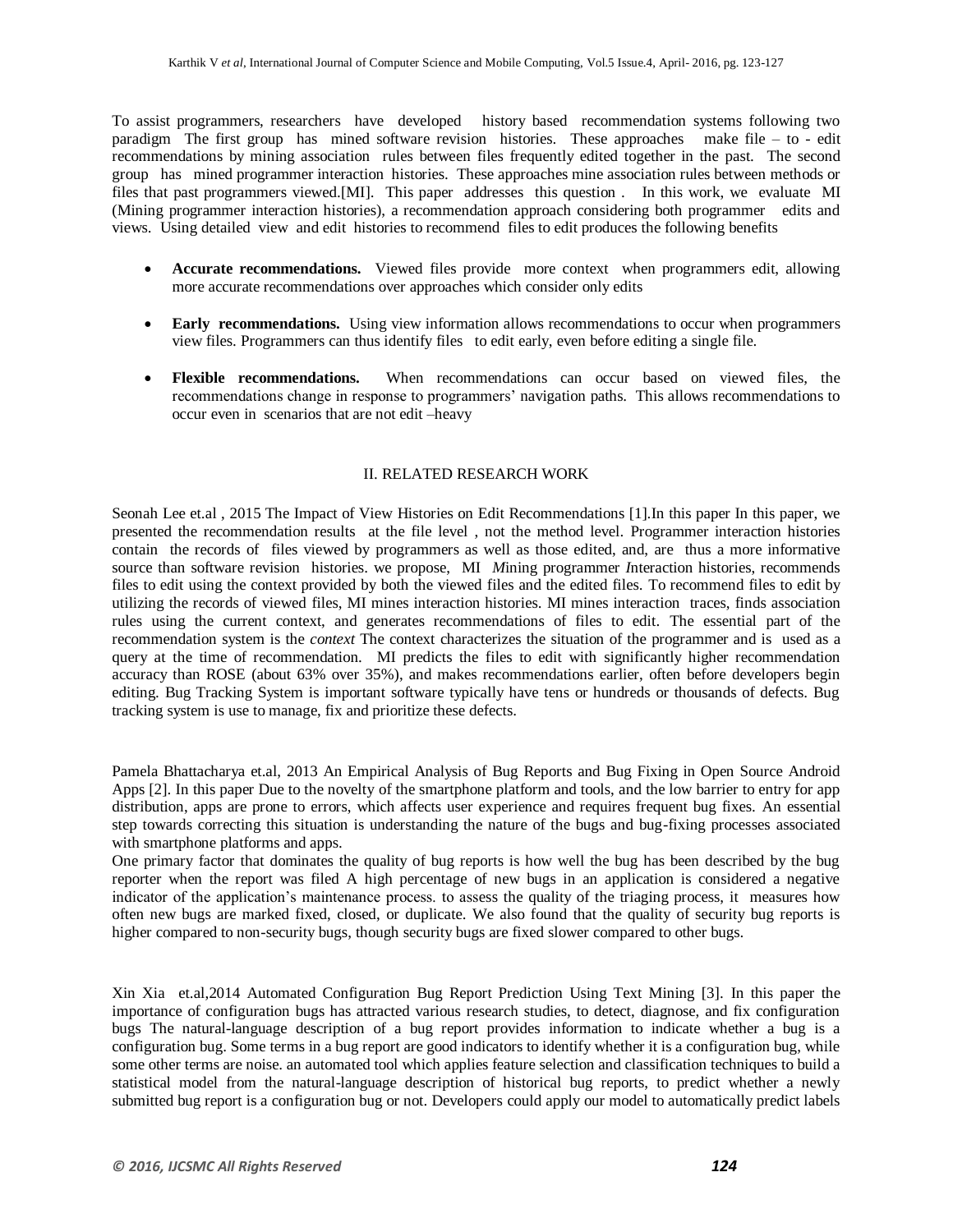of bug reports to improve their productivity. We develop a new automated tool which applies text mining technologies on the natural-language description of bug reports to train a statistical model on the historical bug reports with known labels to classify a new bug report as either a configuration bug report or a non-configuration bug report.

Shin Fujiwara et.al , Bug Report Recommendation for Code Inspection [4]. In this paper software projects such as Mozilla Firefox and Eclipse own more than ten thousand bug reports that have been reported but left unresolved. Bug report recommendation is a proposal of new scenario of code inspection with related bug reports, bug reports are consumed with the process of manual selection, assignment working on code reviewing all bug reports and source code are recorded in repositories, various information can be utilized, such as times developers commit messages and other meta-data of bug reports. To identify a relevant bug report, this paper employs the vector space model VSM to represent both bug reports and a source file and to make a relevancy ranking of bug reports based on a query vector of a given source file. bug report recommendation ranks bug reports based on the textual similarity between the initial source code and bug reports. Bug report recommendation finds relevant bug reports when a file of source code is given contrary to bug localization. To the best of our knowledge, this is the first study to propose the approach of bug report recommendation.

Deqing Wang et.al, 2010 Detect Related Bugs from Source Code Using Bug Information [5]. In this paper, we propose and implement a tool Rebug- Detector, which detects related bugs using bug information and code features. bug repository, users can submit bugs that they encounter while using software, and developers can confirm and fix the submitted bugs in the next release. One bug in the bug repository usually contains bug identifier, bug description, bug comments, bug resolution, bug fixed version and so on. In this paper, we propose and implement a novel related bug detection tool named Rebug-Detector There are three detailed challenges The first challenge is how to analyze bug information using Natural Language Processing NLP techniques. The second challenge is how to detect related bugs. From analyzing bug information, we can generally locate methods where bugs occur, but how to determine whether overridden or overloaded methods would cause related bugs is still difficult to deal with. We propose a general method to automatically extract bug features from bug information and code features from source code. First obtain all xml files of bugs from bug repository websites, and then we extract the title, description, comments, version, second use information extraction techniques to implement bug features extraction. Last, use some mining technique to extract code features from source code, which maybe cause bugs. using bug information and code features, we find various bugs that are related to bugs in bug repositories. The results demonstrate the usefulness of our proposal because developers do produce much overridden code.

Adrian Nistor et.al, 2013 Discovering, Reporting, and Fixing Performance Bugs [6]. In this paper, we study how performance bugs are discovered, reported to developers, and fixed by developers, and compare he results with those for non-performance bugs. Software performance is important to the overall success of a software project.. the definitions of expected and unexpected behaviors for performance bugs are vague compared to those of nonperformance bugs, are performance bugs less likely to be discovered through the observation of unexpected behaviors than non-performance bugs it is important for researchers and tool builders to understand the reasons behind the limited utilization of these techniques and address the relevant issues. a bug that affects program's correct behavior that requires additional patches to fix , and the initial patch may need cosmetic changes or to be backported to other software releases. Fixing performance bugs is about as likely to require supplementary patches as fixing non-performance bugs. shows, for the bugs that are fixed more than once, the total number of patches required for each bug. Performance bugs consistently need more patches than nonperformance bugs Unlike nonperformance bugs, many performance bugs are found through code reasoning, not through direct observation of the bug's negative effects. Few performance bugs are found through profiling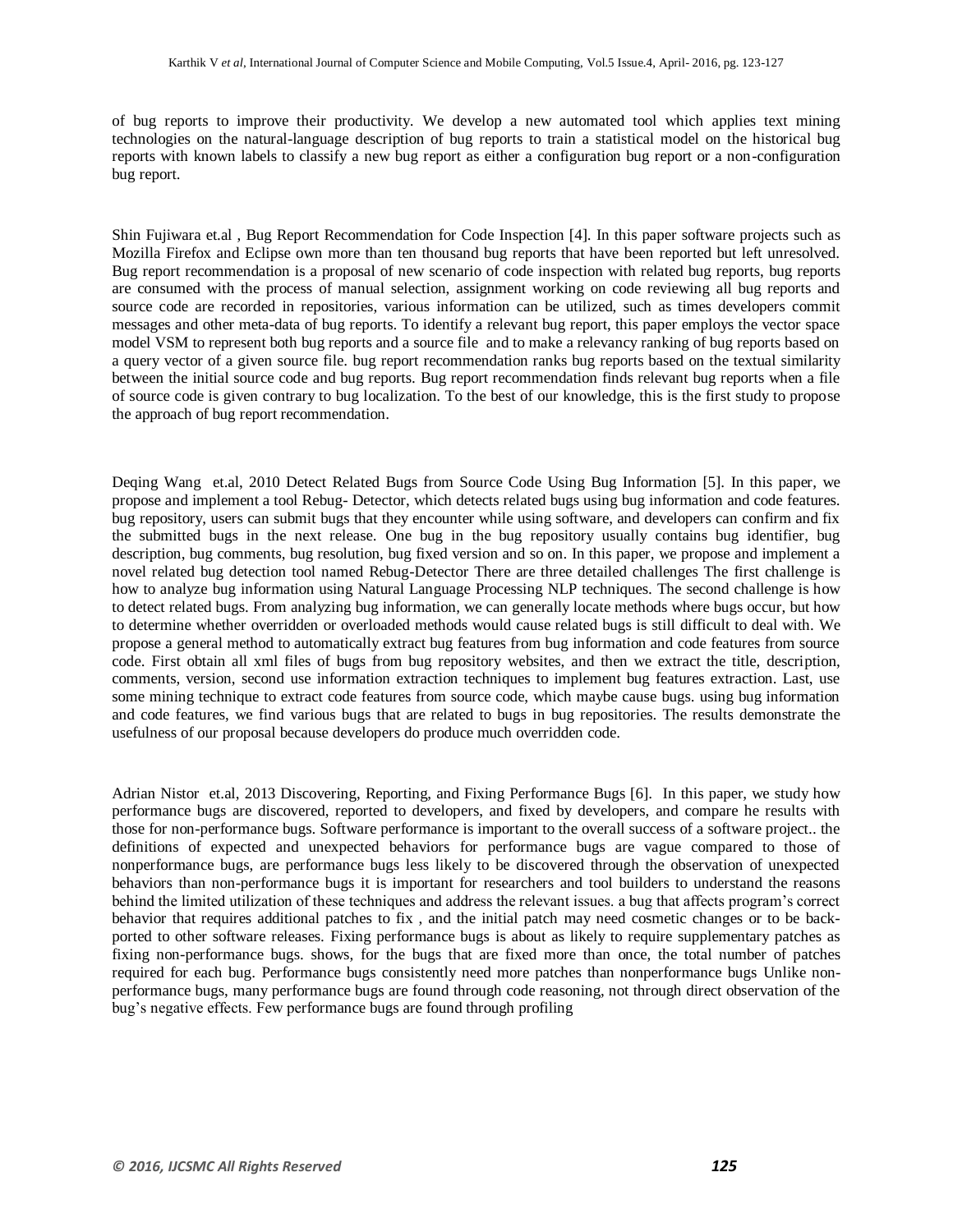#### III. CONCLUSION

Reviewing the above mention papers effectively, all the observations are presented completely.

The most common problem faced by the programmer is that they spend lots of time in investigating files to edit and fix the bugs, as programming size increases from small to large it is important to track bugs MI, a recommendation system extending ROSE, an existing edit based recommendation system. We then conducted a comparative simulation of ROSE and MI using the interaction histories stored in the Eclipse Bugzilla system MI fix the bugs by using viewed and edited histories so that the accuracy of finding bugs will be increased to 58-63% and the accuracy of MI is consistently higher than ROSE.

View information gathered from programmer interaction histories can help provide a more detailed context of programmer activity leading to more accurate, earlier and more flexible edit recommendations MI , which extends ROSE by additionally considering the records of viewed files We then conducted a simulated comparative controlled experiment by mining the records of files that programmers had both viewed and edited (MI) and mining the records of files that programmers had only edited (ROSE).

Performing a set of empirical analyses to understand the bug-fixing process in the Android platform and Androidbased apps , that, although the apps are considered were started recently, their bug reports are of high quality. Also found that the quality of security bug reports is higher compared to non-security bugs, though security bugs are fixed slower compared to other bugs.

An automated tool which applies feature selection and classification techniques to build a statistical model from the natural-language description of historical bug reports, to predict whether a newly submitted bug report is a configuration bug or not. way to recommend to programmers a prioritized list of unresolved bug reports to accelerate bug detection in a given source file.

The major limitation of our current work is that we put an assumption that there exist at least one unresolved bug report related to the given source file. However, in an actual situation, there is no guarantee that all source files have a related bug report method to find related bugs from source code using bug information and code features. It first extracts bug features from bug information in bug repositories; and then it locates and extracts code features of bug method from source code, and calculates similarities comparing all overridden or overloaded methods to bug method

#### References

[1] Seonah Lee and Sungwon Kang *"The Impact of View Histories on Edit Recommendations"* (Volume:41 , Issue: 3 ),March 1 2015.

[2] Pamela Bhattacharya, Liudmila Ulanova , Iulian Neamtiu and Sai Charan Koduru *"An Empirical Analysis of Bug Reports and Bug Fixing in Open Source Android Apps"* 2013.

[3] Xin Xia , David Lo, Weiwei Qiu, Xingen Wang, and Bo Zhou *"Automated Configuration Bug Report Prediction Using Text Mining"* 2014.

[4] Shin Fujiwara , Hideaki Hata, Akito Monden and Kenichi Matsumoto *"Bug Report Recommendation for Code Inspection"*2015.

[5] Deqing Wang , Mengxiang Lin, Hui Zhang and Hongping Hu *"Detect Related Bugs from Source Code Using Bug Information"* 2010.

[6] Adrian Nistor, Tian Jiang and Lin Tan *"Discovering, Reporting, and Fixing Performance Bugs"* 2013.

[7] Shaohua Wang, Foutse Khomh and Ying Zou *" Improving Bug Localization using Correlations in Crash Reports"* 2013.